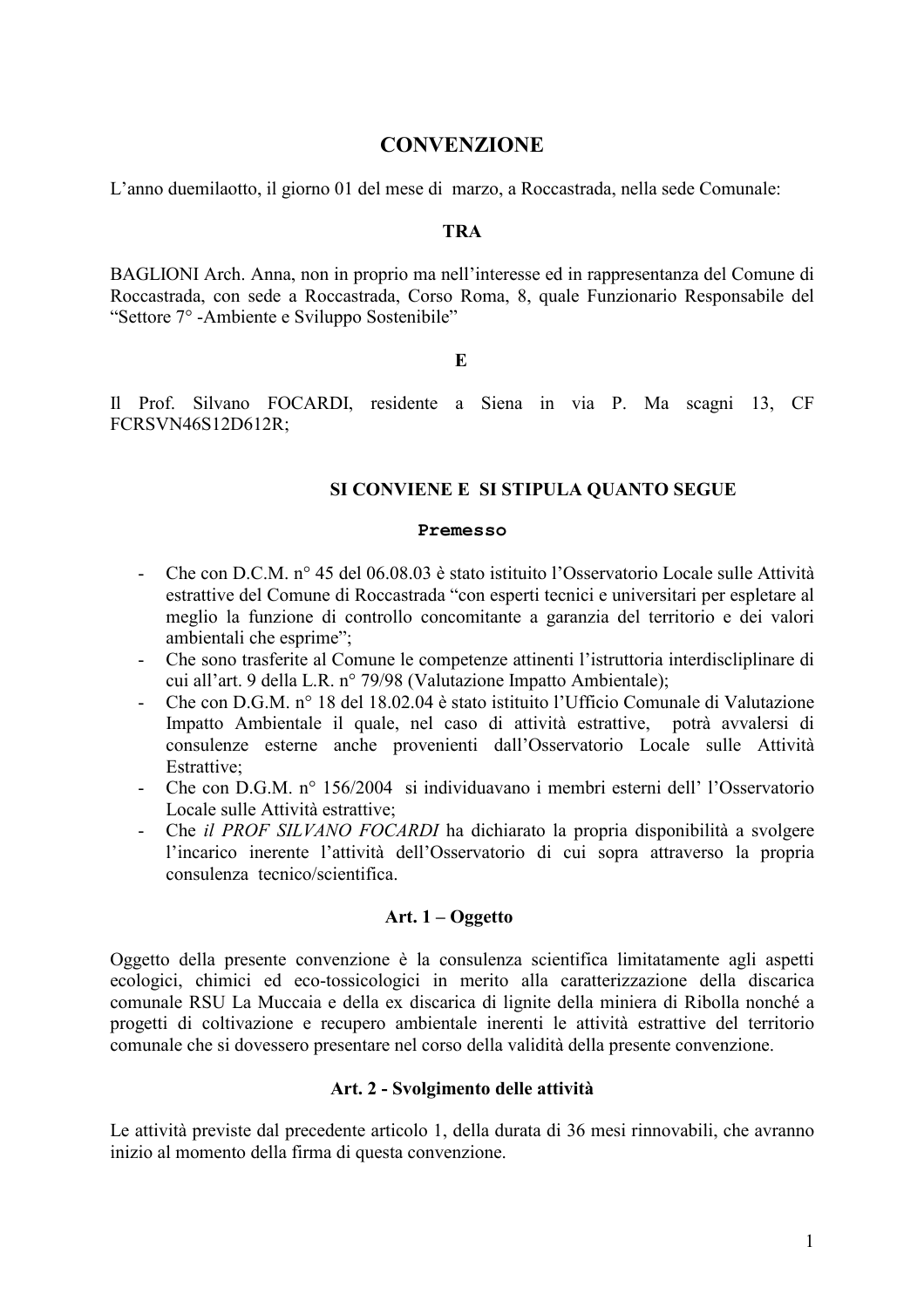Per la consulenza scientifica limitatamente agli aspetti ecologici in merito a progetti di coltivazione e recupero ambientale inerenti le attività estrattive del territorio comunale, l'attività sarà di consulenza a supporto degli Uffici comunali preposti e comprenderà partecipazione all'istruttoria interdiscliplinare dell'Ufficio Comunale di l'eventuale Valutazione d'Impatto ambientale così come stabilita dall'art. 16 della L.R.T n° 79/98 e dalla D.G.M. n° 18 del 18.02.04.

## Art. 3 – Corrispettivo

Per l'attività svolta di cui al precedente art. 2 è determinato il seguente corrispettivo triennale:  $\epsilon$  40.000,00 (quarantamila/00) comprensivi di IVA, contributi previdenziali ed ogni altro onere, per l'istruttoria ed espressione del competente parere scientifico.

 $\epsilon$  20.000,00 sono da intendersi riservati alla caratterizzazione della discarica comunale RSU La Muccaia e della ex discarica di lignite della miniera di Ribolla da effettuarsi nel 2008;

Il pagamento avverrà in tre rate annuali posticipate entro 60gg dalla data della nota di addebito. I suddetti importi verranno versati mediante accredito intestato al Prof. Silvano Focardi, presso il Monte dei Paschi di Siena, Filiale di Siena, cc n. 14495.74, ABI 1030, CAB 14200.

## Art. 4 - Responsabilità scientifica

Le attività saranno svolte sotto la responsabilità scientifica del PROF. Focardi Silvano.

## Art. 5 - Norme di sicurezza e assicurazioni

Le Parti stabiliscono che entrambe sono tenute, nello svolgimento dell'attività oggetto della presente convenzione ad uniformarsi alla normativa vigente in materia di salute, sicurezza sul lavoro e ambiente, nonché alle disposizioni previdenziali ed assistenziali, ciascuna per il proprio personale e/o collaboratori.

Ciascuna parte provvederà alla copertura assicurativa, prevista dalla normativa vigente, del proprio personale e/o collaboratori che, in virtù del presente accordo, sarà chiamato a frequentare le sedi di esecuzione delle attività oggetto del presente contratto.

## Art. 6 - Modifiche della convenzione

La presente convenzione può essere modificata o integrata esclusivamente mediante atto scritto debitamente firmato dai rappresentanti delle parti contraenti.

## Art. 7 – Riservatezza

Il contraente si impegna a non portare a conoscenza di terzi informazioni, dati tecnici, documenti e notizie di carattere riservato riguardanti le pratiche esaminate, di cui fosse a conoscenza in forza del presente contratto.

# Art. 8 - Proprietà dei risultati

I risultati dello studio saranno di proprietà del Comune di Roccastrada. La pubblicazione su riviste nazionali ed internazionali, in tutto o in parte, dei risultati dell'attività prevista dalla presente convenzione o la loro esposizione od uso, in tutto o in parte, in occasione di